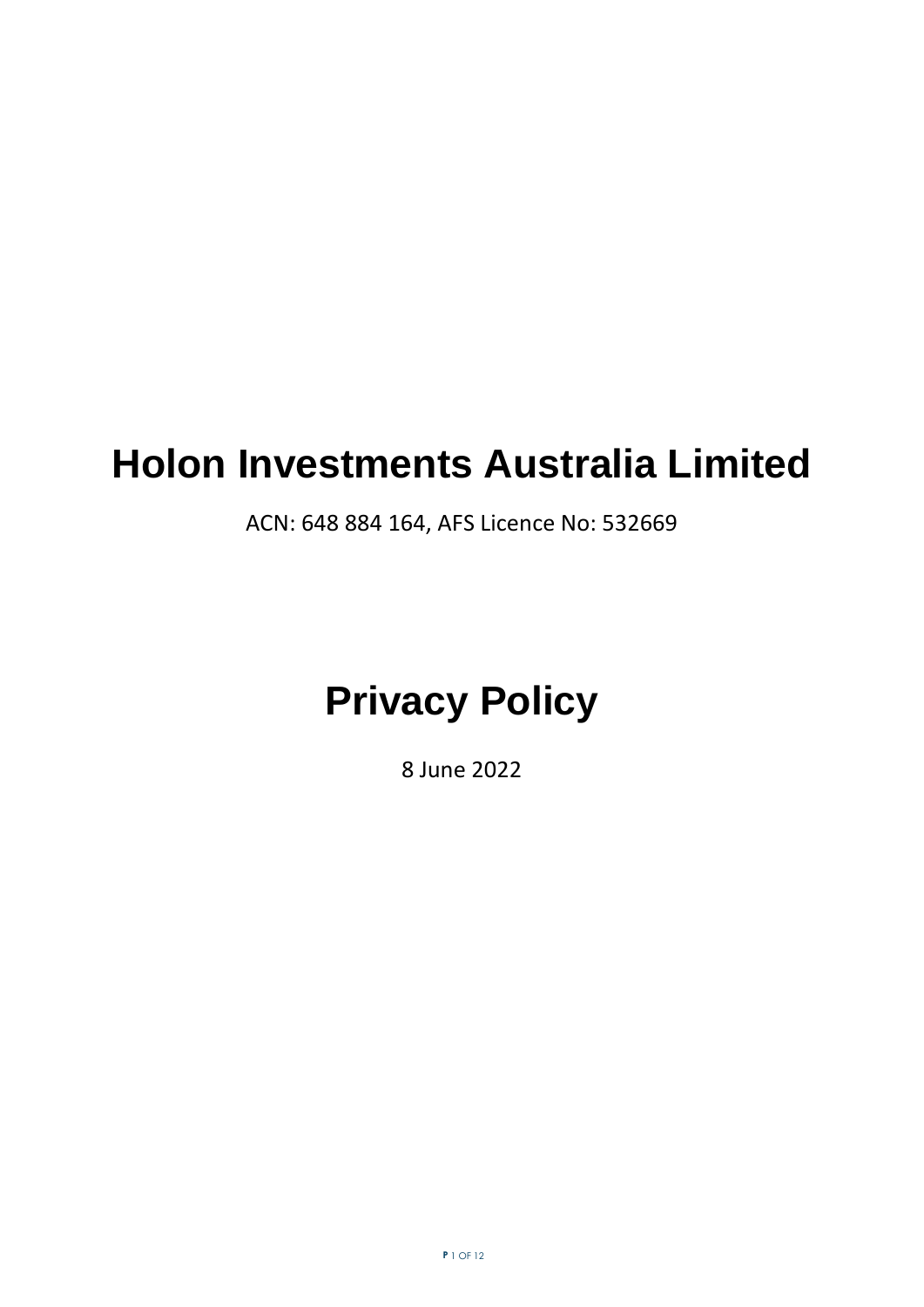### **TABEL OF CONTENTS**

| 1.                        |                                                                       |  |  |  |
|---------------------------|-----------------------------------------------------------------------|--|--|--|
|                           |                                                                       |  |  |  |
| 2.                        |                                                                       |  |  |  |
| 3.                        |                                                                       |  |  |  |
| $\overline{\mathbf{4}}$ . |                                                                       |  |  |  |
| 5.                        |                                                                       |  |  |  |
| 6.                        |                                                                       |  |  |  |
| $\overline{7}$ .          |                                                                       |  |  |  |
| 8.                        |                                                                       |  |  |  |
| 9.                        |                                                                       |  |  |  |
| 10.                       |                                                                       |  |  |  |
|                           |                                                                       |  |  |  |
| 11.                       |                                                                       |  |  |  |
| 12.                       |                                                                       |  |  |  |
|                           |                                                                       |  |  |  |
| 13.                       |                                                                       |  |  |  |
| 14.                       |                                                                       |  |  |  |
|                           |                                                                       |  |  |  |
| 16.                       |                                                                       |  |  |  |
|                           |                                                                       |  |  |  |
| 17.                       |                                                                       |  |  |  |
|                           | SECTION G - CROSS BORDER DISCLOSURE OF PERSONAL INFORMATION 10        |  |  |  |
| 18.                       | DISCLOSING PERSONAL INFORMATION TO CROSS BORDER RECIPIENTS 10         |  |  |  |
|                           | SECTION H - ADOPTION, USE OR DISCLOSURE OF GOVERNMENT IDENTIFIERS  10 |  |  |  |
| 19.                       |                                                                       |  |  |  |
| 20.                       | USE OR DISCLOSURE OF GOVERNMENT RELATED IDENTIFIERS 10                |  |  |  |
|                           |                                                                       |  |  |  |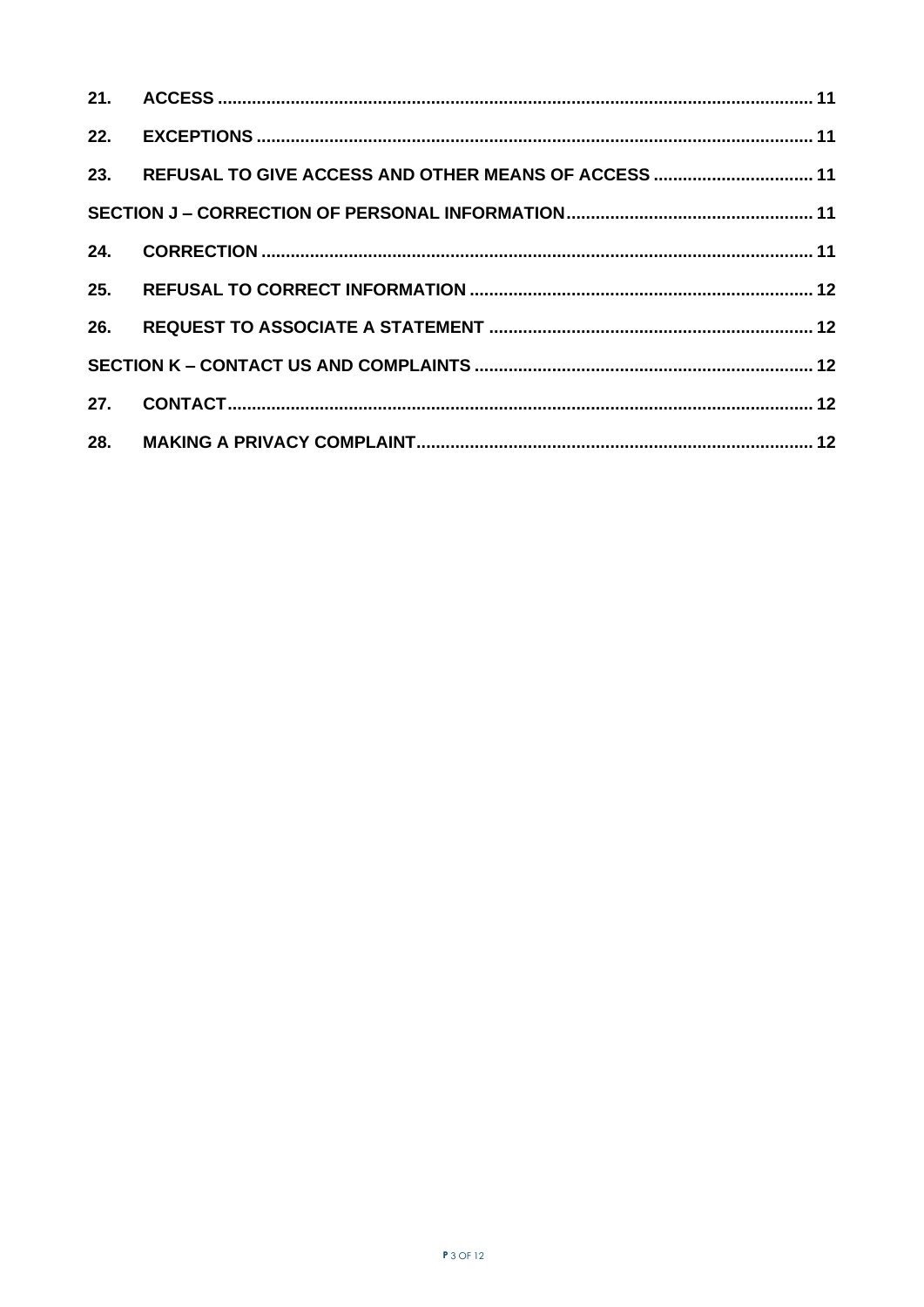#### <span id="page-3-1"></span><span id="page-3-0"></span>**1. INTRODUCTION**

- 1.1 The information in this document details how we, Holon Investments Australia Limited ("**Holon**") complies with the requirements of the *Privacy Act 1988* (Cth) ("**Privacy Act**") and the Australian Privacy Principles in protecting the personal information we hold about you.
- 1.2 Personal information is any information or opinion about you that is capable, or reasonably capable, of identifying you, whether the information or opinion is true or not and is recorded in material form or not.
- 1.3 Sensitive information includes such things as your racial or ethnic origin, political opinions or membership of political associations, religious or philosophical beliefs, membership of a professional or trade association or trade union, sexual orientation or criminal record, that is also personal information. Your health, genetic and biometric information and biometric templates are also sensitive information.
- 1.4 We will act to protect your personal and sensitive information in accordance with the Australian Privacy Principles and the Privacy Act.
- 1.5 We collect personal and/or sensitive information to provide you with the products and services you request as well as information on other products and services offered by or through us. The law requires us to collect personal and/or sensitive information.
- 1.6 Your personal and/or sensitive information may be used by us to administer our products and services, for prudential and risk management purposes and, unless you tell us otherwise, to provide you with related marketing information. We also use the information we hold to help detect and prevent illegal activity. We cooperate with police and other enforcement bodies as required or allowed by law.
- 1.7 We disclose relevant personal information to external organisations that help us provide services. These organisations are bound by confidentiality arrangements. They may include overseas organisations.
- 1.8 You can seek access to the personal information we hold about you. If the information we hold about you is inaccurate, incomplete, or outdated, please inform us so that we can correct it. If we deny access to your personal information, we will let you know why. For example, we may give an explanation of a commercially sensitive decision, or give you access to the information through a mutually agreed intermediary, rather than direct access to evaluative information connected with it.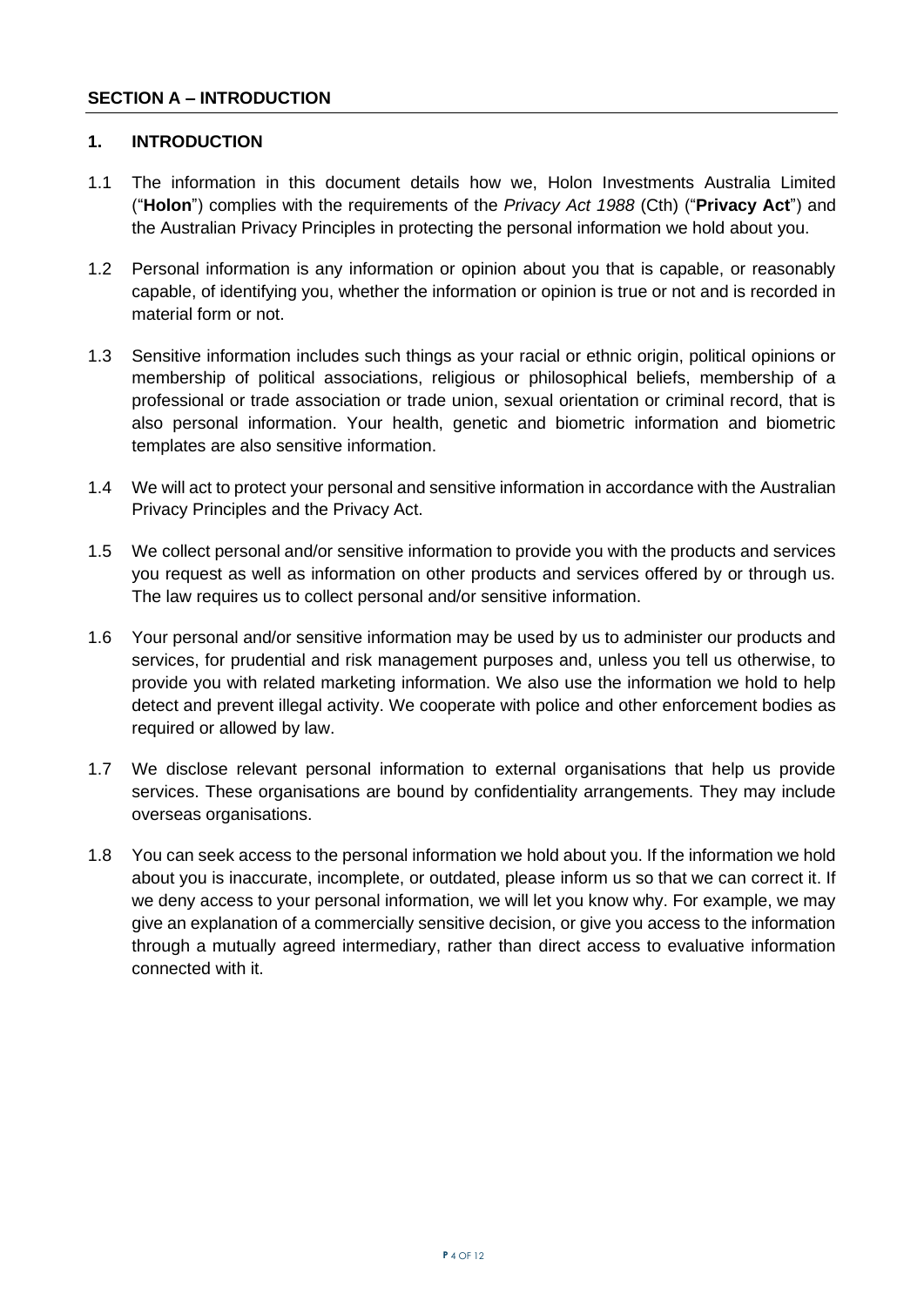#### <span id="page-4-1"></span><span id="page-4-0"></span>**2. WHY WE COLLECT INFORMATION**

- 2.1 We collect personal information when it is reasonably necessary for one or more of our functions or activities.
- 2.2 These include:
	- (a) providing customers with the products and services they request and, unless they tell us otherwise, to provide information on products and services offered by us and external product and service providers for whom we act as agent. (If you have provided us with your email or mobile phone details, we may provide information to you electronically with respect to those products and services);
	- (b) complying with our legal obligations:
	- (c) monitoring and evaluating products and services;
	- (d) gathering and aggregating information for statistical, prudential, actuarial and research purpose;
	- (e) assisting customers with queries; and
	- (f) taking measures to detect and prevent frauds.

#### <span id="page-4-2"></span>**3. INFORMATION WE MAY COLLECT**

- 3.1 The personal and sensitive information we collect generally consists of name, address, date of birth, gender, marital status, occupation, account details, contact details (including telephone, facsimile and e-mail) and financial information.
- 3.2 We are required by law to identify you if you are opening a new account or adding a new signatory to an existing account. Anti-money laundering laws require us to sight and record details of certain documents (i.e. photographic and non-photographic documents) in order to meet the standards set under those laws.
- 3.3 Where it is necessary to do so, we also collect information on individuals such as:
	- (a) trustees;
	- (b) partners;
	- (c) company directors and officers;
	- (d) officers of co-operatives and associations;
	- (e) customer's agents;
	- (f) beneficial owners of a client; and
	- (g) persons dealing with us on a "one-off" basis.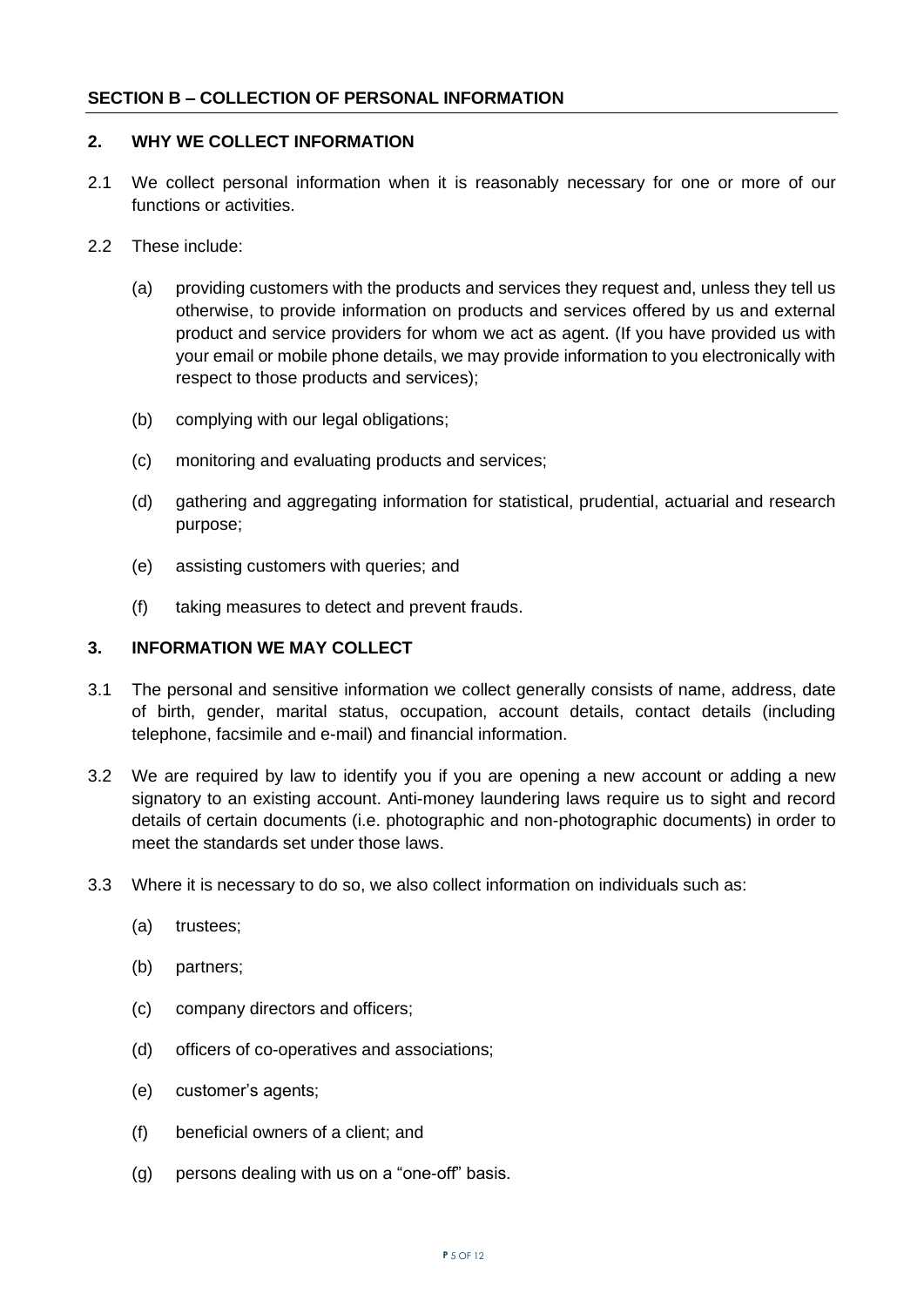3.4 We may take steps to verify the information we collect; for example, a birth certificate provided as identification may be verified with records held by the Registry of Births, Deaths and Marriages to protect against impersonation, or we may verify with an employer that employment and remuneration information provided in an application for credit is accurate.

#### <span id="page-5-0"></span>**4. HOW WE COLLECT THE INFORMATION**

4.1 We only collect personal information about you directly from you (rather than someone else) unless it is unreasonable or impracticable to do so or you have instructed us to liaise with someone else.

#### <span id="page-5-1"></span>**5. INFORMATION COLLECTED FROM SOMEONE ELSE**

- 5.1 If it is impracticable or unreasonable for us to collect the personal information directly from you, we may collect such information from agents, or from your family members or friends. If you are not aware that we have collected the personal information, we will notify you of collection and the circumstances of collection, if we consider it is reasonable to do so.
- 5.2 The *Anti-Money Laundering and Counter-Terrorism Financing Act 2006* (Cth) and *Anti-Money Laundering and Counter-Terrorism Financing Rules Instrument 2007* (No. 1) require us to collect certain identification information about you. We will collect personal information from third parties in respect of AML/CTF checks which are required to be carried out, under AML/CTF Legislation.

#### <span id="page-5-2"></span>**6. INCOMPLETE OR INACCURATE INFORMATION**

6.1 We may not be able to provide you with the products or services you are seeking if you provide incomplete or inaccurate information.

#### <span id="page-5-3"></span>**7. CONSENT**

- 7.1 In most cases, before or at the time of collecting your personal information, we will obtain your consent to the purposes for which we intend to use and disclose your personal information.
- 7.2 If you don't give us consent, we may not be able to provide you with the products or services you want. This is because we are required to collect this information to provide you advice.

#### <span id="page-5-4"></span>**8. WITHDRAWING CONSENT**

8.1 Having provided consent, you are able to withdraw it at any time. To withdraw consent, please contact our office. Please note that withdrawing your consent may lead to us no longer being able to provide you with the product or service you enjoy given that, as mentioned above, it is impracticable for us to treat some customers differently.

#### <span id="page-5-5"></span>**9. SENSITIVE INFORMATION**

9.1 In addition to the above conditions of collecting personal information, we will only collect sensitive information about you if we obtain prior consent to the collection of the information or if the collection is required or authorised by law.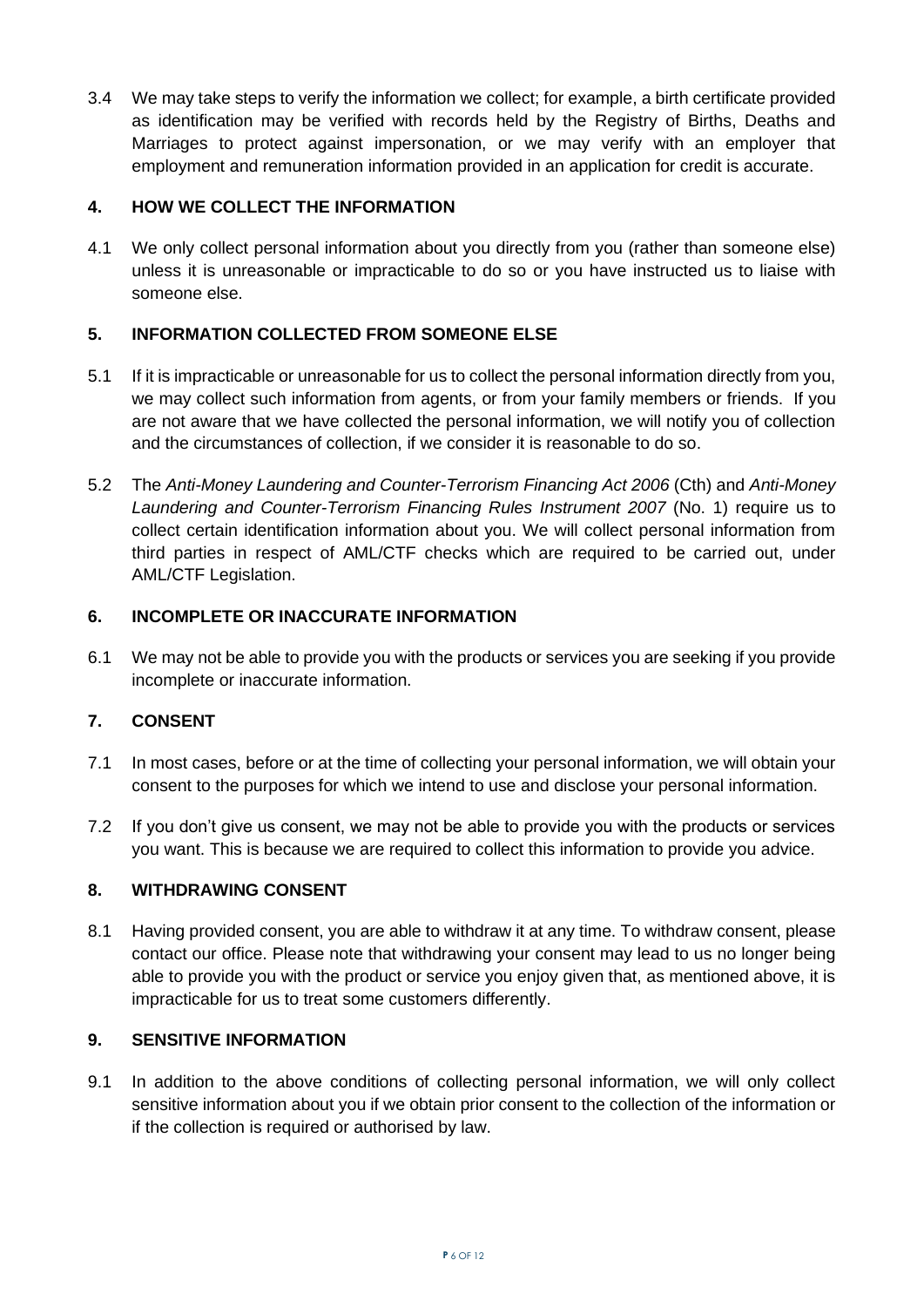#### <span id="page-6-0"></span>**10. DEALING WITH UNSOLICITED PERSONAL INFORMATION**

- 10.1 If we receive personal information that is not solicited by us, we will only retain it, if we determine that it is reasonably necessary for one or more of our functions or activities and that you have consented to the information being collected or given the absence of your consent that it was impracticable or unreasonable for us to obtain it under the circumstances.
- 10.2 If these conditions are not met, we will destroy or de-identify the information.
- 10.3 If such unsolicited information is sensitive information, we will obtain your consent to retain it regardless of what the circumstances are.

#### <span id="page-6-1"></span>**SECTION D – INTEGRITY OF YOUR PERSONAL INFORMATION**

#### <span id="page-6-2"></span>**11. QUALITY OF PERSONAL INFORMATION**

- 11.1 We ensure that the personal information we collect and use or disclose is accurate, up to date, complete and relevant.
- 11.2 Please contact us if any of the details you have provided to us change or if you believe that the information we have about you is not accurate or up to date.
- 11.3 We may also take steps to update personal information we hold, for example, an address, by collecting personal information from publicly available sources such as telephone directories or electoral rolls.

#### <span id="page-6-3"></span>**12. SECURITY OF PERSONAL INFORMATION**

- 12.1 We are committed to ensure that we protect any personal information we hold from misuse, interference, loss, unauthorised access, modification and disclosure.
- 12.2 For this purpose, we have a range of practices and policies in place to provide a robust security environment. We ensure the on-going adequacy of these measures by regularly reviewing them.
- 12.3 Our security measures include, but are not limited to:
	- (a) educating our staff as to their obligations with regard to your personal information;
	- (b) requiring our staff to use passwords when accessing our systems;
	- (c) encrypting data sent from your computer to our systems during Internet transactions and customer access codes transmitted across networks;
	- (d) employing firewalls, intrusion detection systems and virus scanning tools to protect against unauthorised persons and viruses from entering our systems;
	- (e) using dedicated secure networks or encryption when we transmit electronic data for purposes of outsourcing;
	- (f) providing secure storage for physical records; and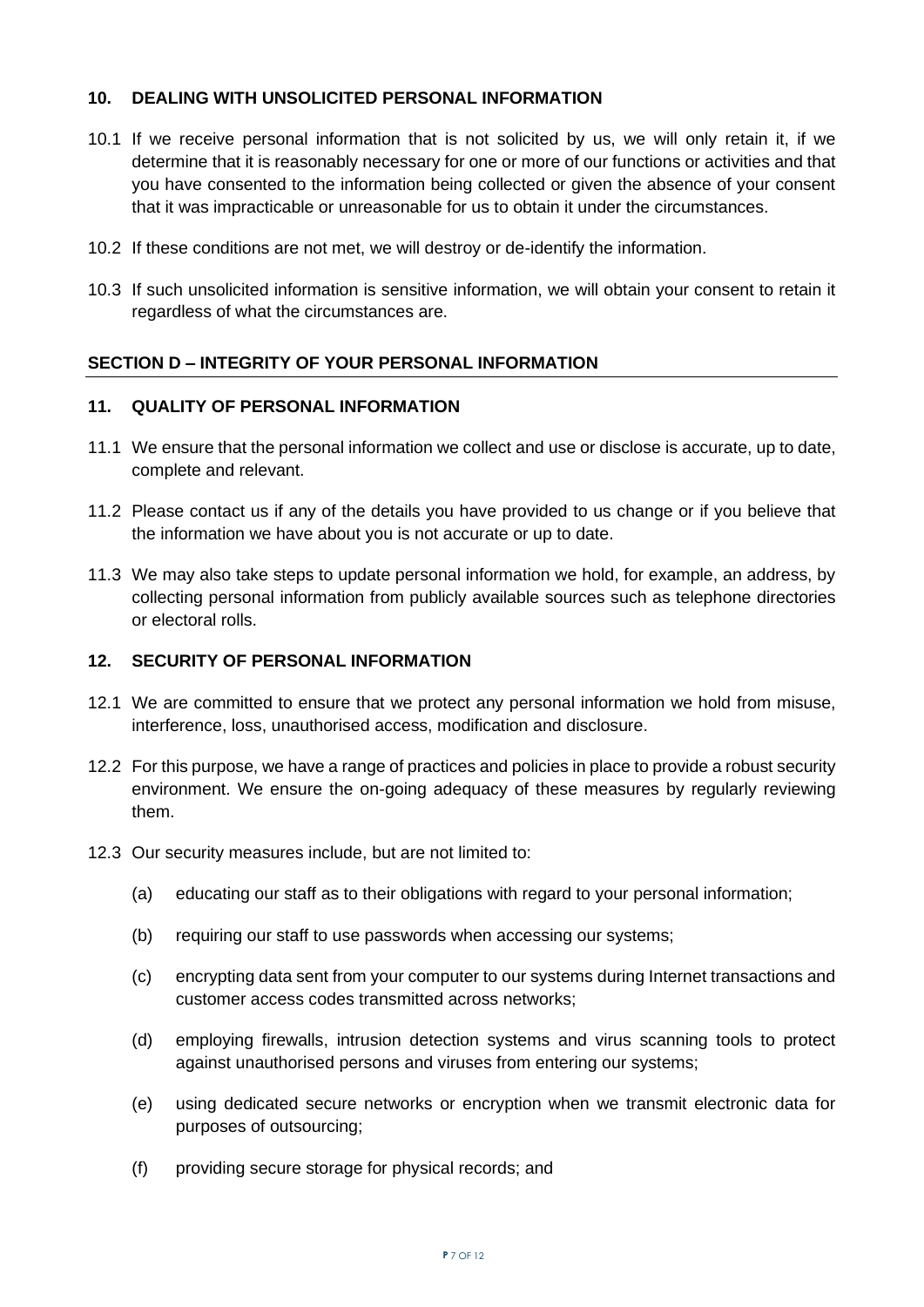- (g) employing physical and electronic means such as alarms and cameras (as required) to protect against unauthorised access to buildings.
- 12.4 Where information we hold is identified as no longer needed for any purpose we ensure it is effectively and securely destroyed, for example, by shredding or pulping in the case of paper records or by degaussing (de-magnetism of the medium using alternating electric currents) and other means in the case of electronic records and equipment.

#### <span id="page-7-0"></span>**SECTION E – USE OR DISCLOSURE OF PERSONAL INFORMATION**

#### <span id="page-7-1"></span>**13. USE OR DISCLOSURE**

- 13.1 If we hold personal information about you that was collected for a particular purpose ("**the primary purpose**"), we will not use or disclose the information for another purpose ("**the secondary purpose**") unless:
	- (a) We have obtained your consent to use or disclose the information; or
	- (b) you would reasonably expect us to use or disclose the information for the secondary purpose and the secondary purpose is:
		- $(i)$  if the information is sensitive directly related to the primary purpose; or
		- (ii) if the information is not sensitive  $-$  related to the primary purpose;
	- (c) the use or disclosure of the information is required or authorised by or under an Australian law or a court/tribunal order; or
	- (d) a permitted general situation exists in relation to the use or disclosure of the information by us; or
	- (e) a permitted health situation exists in relation to the use or disclosure of the information by us, in which case we will de-identify the information before disclosing it; or
	- (f) we reasonably believe that the use or disclosure of the information is reasonably necessary for one or more enforcement related activities conducted by, or on behalf of, an enforcement body; or
- 13.2 Where we use or disclose personal information in accordance with section 13(1)(e) we will keep a copy of this disclosure (e.g.: the email or letter used to do so).

#### <span id="page-7-2"></span>**14. WHO WE MAY COMMUNICATE WITH**

- 14.1 Depending on the product or service you have, the entities we exchange your information with include but are not limited to:
	- (a) brokers and agents who refer your business to us;
	- (b) affiliated product and service providers and external product and service providers for whom we act as agent (so that they may provide you with the product or service you seek or in which you have expressed an interest);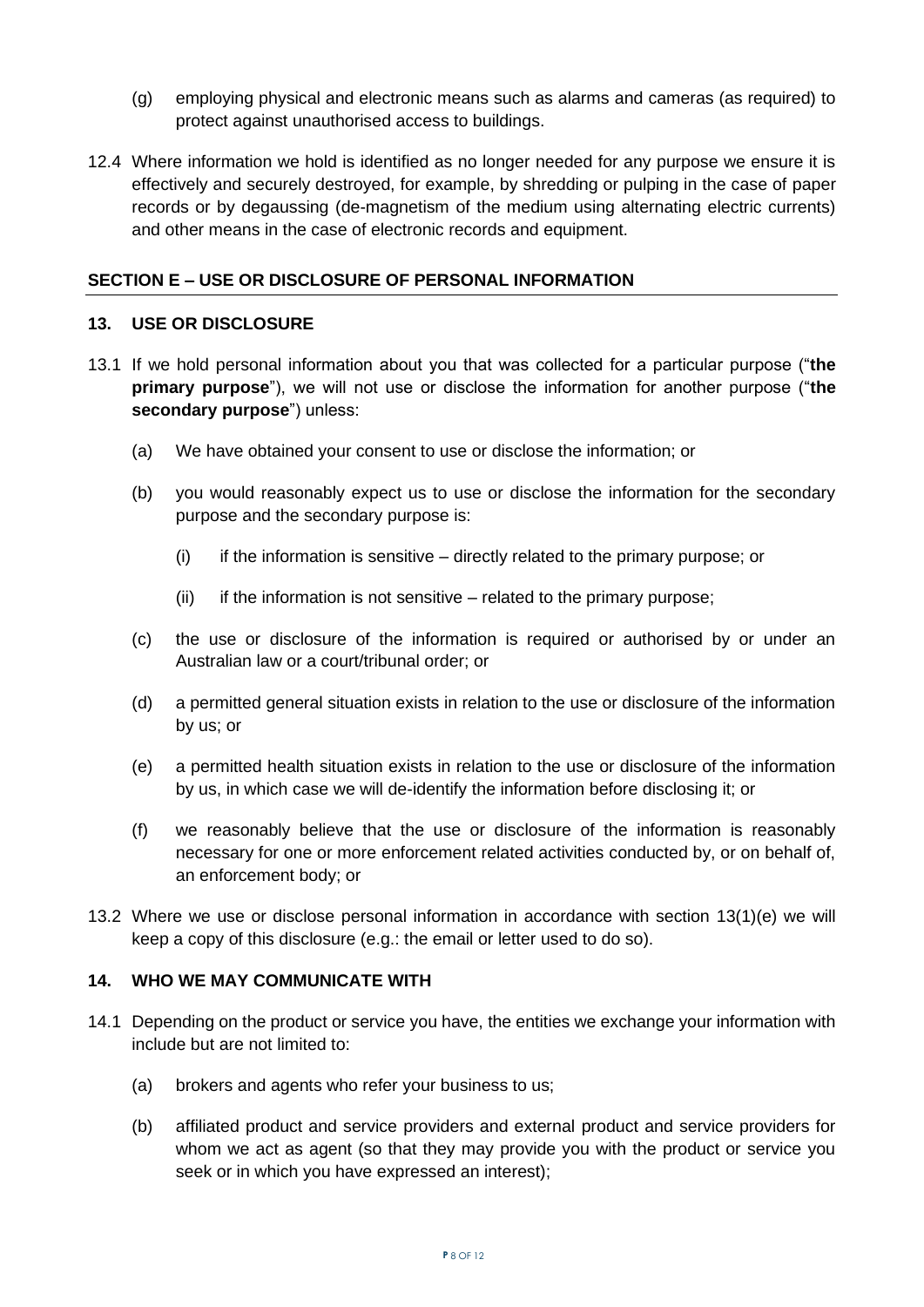- (c) auditors we appoint to ensure the integrity of our operations;
- (d) any person acting on your behalf, including your solicitor, settlement agent, accountant, executor, administrator, trustee, guardian or attorney;
- (e) your referee (to confirm details about you);
- (f) if required or authorised to do so, regulatory bodies and government agencies;
- (g) insurers, including proposed insurers and insurance reference agencies;
- (h) other organisations who in conjunction with us provide products and services (so that they may provide their products and services to you); and
- (i) professional associations or organisations with whom we conduct an affinity relationship (to verify your membership of those associations or organisations).
- 14.2 Our use or disclosure of personal information may not be limited to the examples above.

#### <span id="page-8-0"></span>**15. OUTSOURCING**

- 15.1 We disclose personal information when we outsource certain functions, including organisations involved in providing, managing or administering Holon's product or service, printers, posting services, market research, direct marketing, statement production, information technology support and our advisers. We also seek expert help from time to time to help us improve our systems, products and services.
- 15.2 In all circumstances where personal information may become known to our contractors, agents and outsourced service providers, there are confidentiality arrangements in place. Contractors, agents and outsourced service providers are not able to use or disclose personal information for any purposes other than our own.
- 15.3 We take our obligations to protect customer information very seriously we make every effort to deal only with parties who share and demonstrate the same attitude.

#### <span id="page-8-1"></span>**16. DISCLOSURE REQUIRED BY LAW**

16.1 We may be required to disclose customer information by law e.g. under Court Orders or Statutory Notices pursuant to taxation or social security laws or under laws relating to sanctions, anti-money laundering or counter terrorism financing.

#### <span id="page-8-2"></span>**SECTION F – DIRECT MARKETING**

#### <span id="page-8-3"></span>**17. DIRECT MARKETING**

- 17.1 We will only use or disclose the personal information we hold about you for the purpose of direct marketing if we have received the information from you and you have not requested not to receive such information.
- 17.2 Direct marketing means that we should use your personal information to provide you with information on our products and services that may interest you.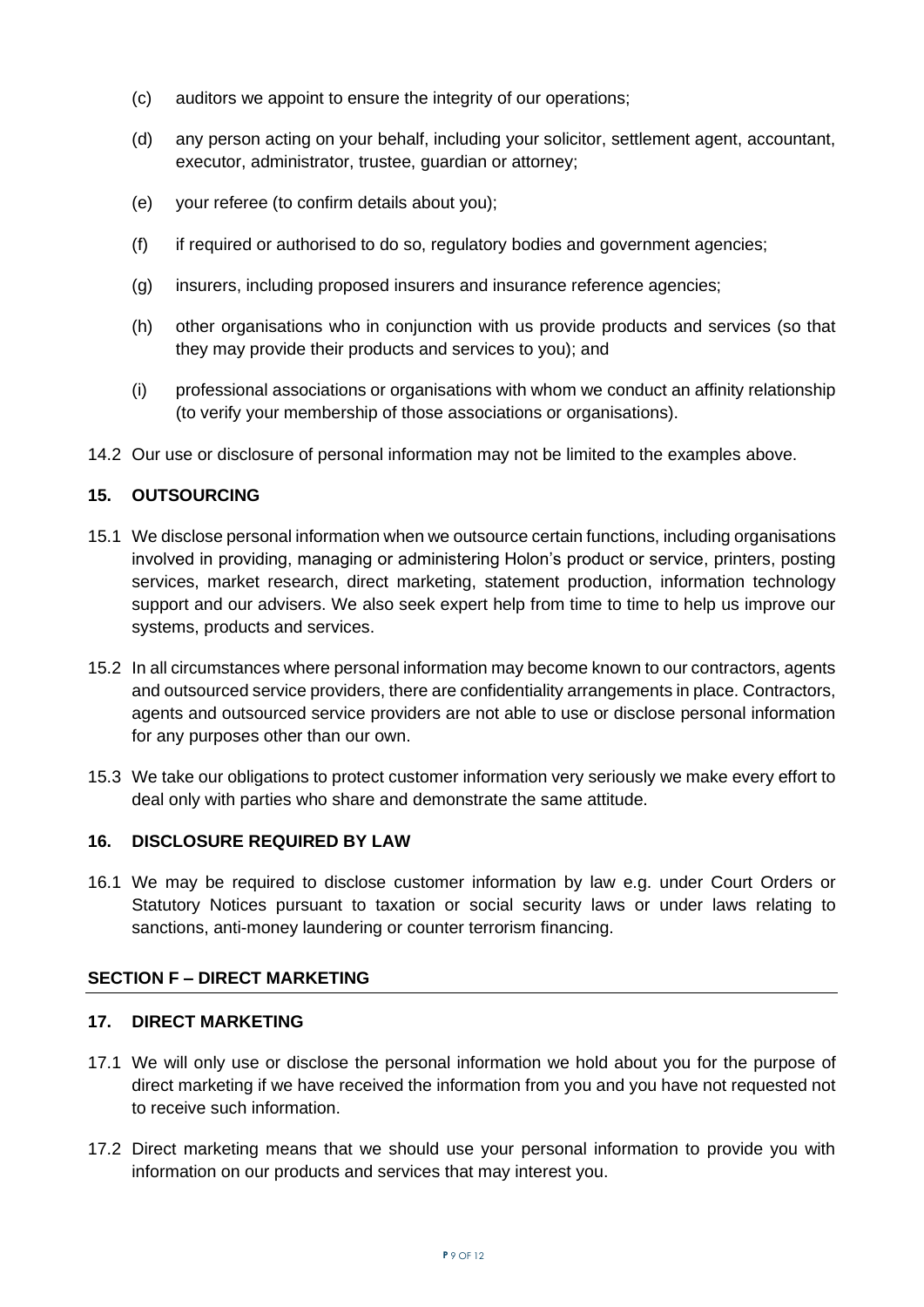17.3 If you wish to opt-out of receiving marketing information altogether, please contact us at [hello@holon.investments.](mailto:hello@holon.investments)

#### <span id="page-9-0"></span>**SECTION G – CROSS BORDER DISCLOSURE OF PERSONAL INFORMATION**

#### <span id="page-9-1"></span>**18. DISCLOSING PERSONAL INFORMATION TO CROSS BORDER RECIPIENTS**

- 18.1 We will only disclose your personal information to a recipient who is not in Australia and who is not our entity after we ensure that:
	- (a) the overseas recipient does not breach the Australian Privacy Principles; or
	- (b) you will be able to access to take action to enforce the protection of a law or binding scheme that has the effect of protecting the information in a way that is at least substantially similar to the way in which the Australian Privacy Principles protect the information; or
	- (c) you have consented to the disclosure after we expressly you that there is no guarantee that the overseas recipient will not breach the Australian Privacy Principles; or
	- (d) the disclosure of the information is required or authorised by or under an Australian law or a court/tribunal order; or
	- (e) a permitted general situation (other than the situation referred to in item 4 or 5 of the table in subsection 16A(1) Privacy Act) exists in relation to the disclosure of the information.

#### <span id="page-9-2"></span>**SECTION H – ADOPTION, USE OR DISCLOSURE OF GOVERNMENT IDENTIFIERS**

#### <span id="page-9-3"></span>**19. ADOPTION OF GOVERNMENT RELATED IDENTIFIERS**

19.1 We will not adopt a government related identifier of an individual as our own identifier unless required or authorised to do so by or under an Australian law, regulation or court/tribunal order.

#### <span id="page-9-4"></span>**20. USE OR DISCLOSURE OF GOVERNMENT RELATED IDENTIFIERS**

- 20.1 Before using or disclosing a government related identifier of an individual, we will ensure that such use or disclosure is:
	- (a) reasonably necessary for us to verify your identity for the purposes of our activities or functions; or
	- (b) reasonably necessary for us to fulfil its obligations to a government agency or a State or Territory authority; or
	- (c) required or authorised by or under an Australian law, regulation or a court/tribunal order; or
	- (d) within a permitted general situation (other than the situation referred to in item 4 or 5 of the table in subsection 16A(1) Privacy Act); or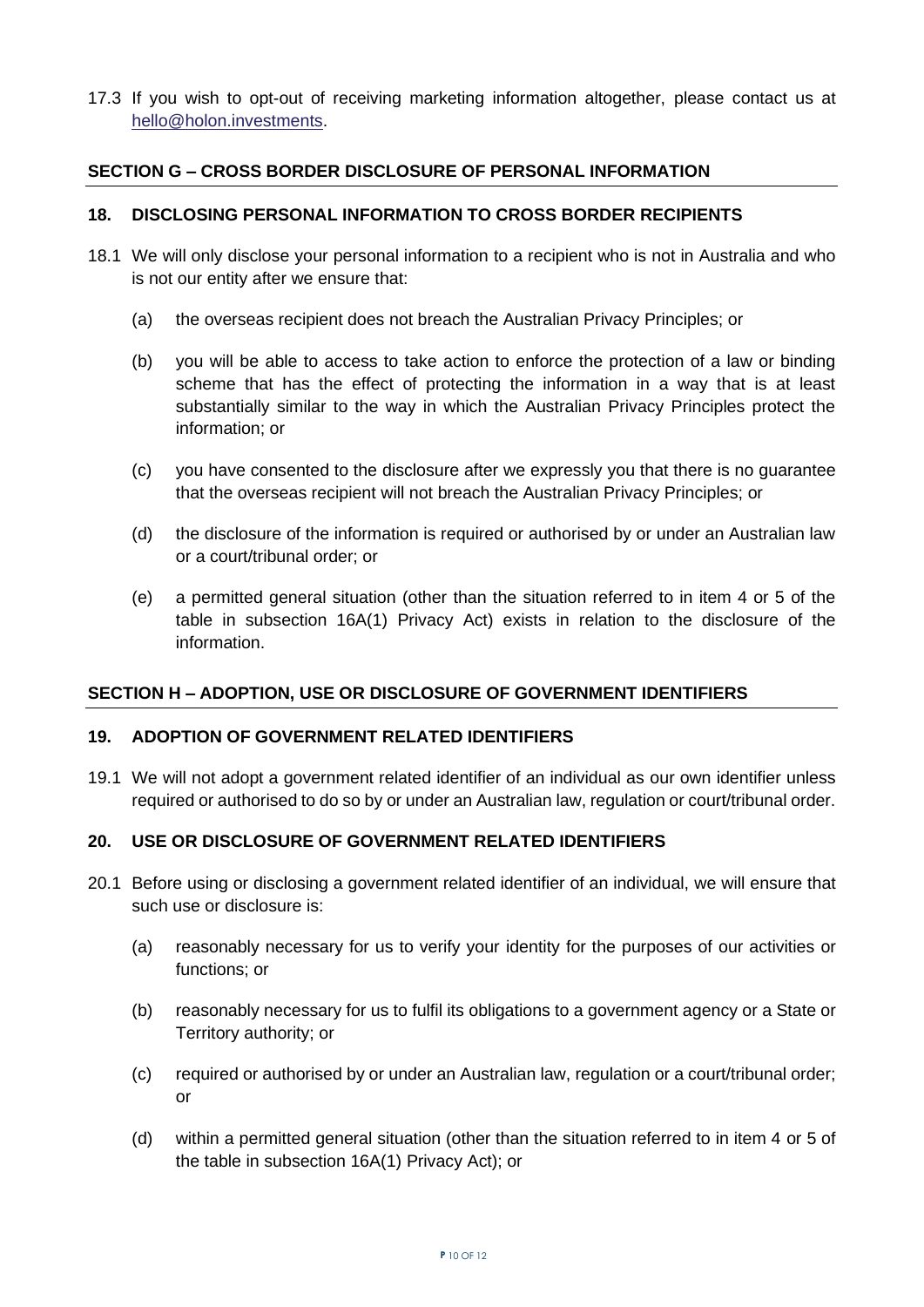(e) reasonably necessary for one or more enforcement related activities conducted by, or on behalf of, an enforcement body.

#### <span id="page-10-0"></span>**SECTION I – ACCESS TO PESRONAL INFORMATION**

#### <span id="page-10-1"></span>**21. ACCESS**

- 21.1 You can request us to provide you with access to the personal information we hold about you.
- 21.2 Requests for access to limited amounts of personal information, such as checking to see what address or telephone number we have recorded, can generally be handled over the telephone.
- 21.3 If you would like to request access to more substantial amounts of personal information such as details of what is recorded in your account file, we will require you to provide a written request to Holon at [hello@holon.investments.](mailto:hello@holon.investments)
- 21.4 We will generally not charge you for making the request for access, however access charges may apply to cover our costs in locating, collating and explaining the information you request.
- 21.5 Following receipt of your request, we will provide you with an estimate of the access charge (if applicable) and confirm that you want to proceed.
- 21.6 We will respond to your request as soon as possible and in the manner requested by you. We will endeavour to comply with your request within 14 days of its receipt but, if that deadline cannot be met owing to exceptional circumstances, your request will be dealt with within 30 days. It will help us provide access if you can tell us what you are looking for.
- 21.7 Your identity will be confirmed before access is provided.

#### <span id="page-10-2"></span>**22. EXCEPTIONS**

22.1 In particular circumstances we are permitted by law to deny your request for access, or limit the access we provide. We will let you know why your request is denied or limited if this is the case. For example, we may give an explanation of a commercially sensitive decision rather than direct access to evaluative information connected with it.

#### <span id="page-10-3"></span>**23. REFUSAL TO GIVE ACCESS AND OTHER MEANS OF ACCESS**

- 23.1 If we refuse to give access to the personal information or to give access in the manner requested by you, we will give you a written notice setting out the reasons for the refusal, the mechanisms available to complain and any other relevant matter.
- <span id="page-10-4"></span>23.2 Additionally, we will endeavour to give access in a way that meets both yours and our needs.

#### **SECTION J – CORRECTION OF PERSONAL INFORMATION**

#### <span id="page-10-5"></span>**24. CORRECTION**

24.1 We will correct all personal information that we believe to be inaccurate, out of date, incomplete, irrelevant or misleading given the purpose for which that information is held or if you request us to correct the information.